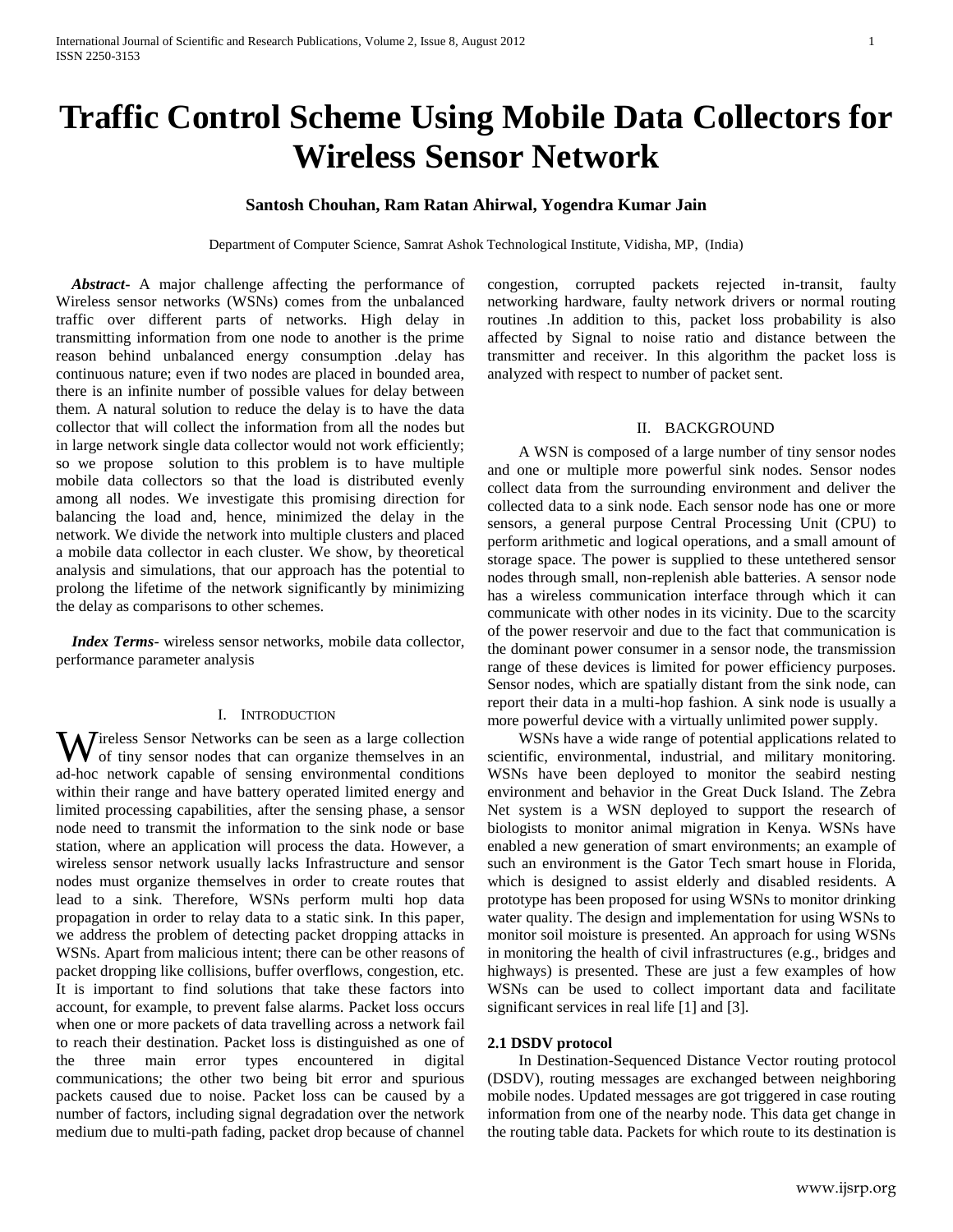unknown that packets are cached and, its routing queries are sent out in that duration. The packets are allowed to receive till routereplies are received from the destination. The precise maximum buffer size of memory is available for collecting those packets, waiting for routing information. If the packets are received beyond that size then, that packets may be dropped. The sequence number to each entry is allotted. This numbers are generated by destination, and it is mostly even number if a link is present otherwise it is an odd number. Further, it is necessary for the transmitter to transmit the next update with this sequence number Routing protocol DSDV is explored by C. Perkins and P. Bhagwat in 1994. It is based on the Bellman- Ford algorithm and it is a table-driven protocol. [5].

## **2.2 AODV Protocol**

 Ad hoc On Demand Distance Vector (AODV) protocol is suitable for unicast and Multicast routing. It is designed for ad hoc mobile networks. It is loop-free and self-starting protocol. It builds routing paths between the nodes only if demanded by the source nodes. This routing path will remain connected, till that particular node requires the same. It is suitable for large numbers of mobile nodes and it give new sequence numbers to newly generated routes. To assign a new destination sequence number, for every route entry is the unique feature of AODV protocol. Sequence number is use to keep track on updated information at that destination node. It consists of route information, which it has to send, to requesting nodes. When there is a choice between two routes then requesting node have to select that route with the greatest sequence number

#### **2.3 AOMDV Protocol**

 An extension to AODV is Ad-hoc on-demand Multipath Distance Vector (AOMDV) routing protocol which is for computing multiple loop-free and link disjoint paths. For each destination, along with the respective hop counts it contains a list of the routing entries of the next-hops. Same sequence number is allocated to all next hops. This helps for keeping track of a route. A node maintains the assigned hop count, which is the maximum hop count for all the paths at each node. Loop freedom is assured for a node by accepting another path to destination if it has a less number of hop counts than the assigned for that destination. AOMDV allows intermediate nodes to reply to RREQs, while still selecting disjoint paths. During route discovery, its message overhead is high, due to increased flooding. Since it is a multipath routing protocol, the destination replies to the multiple RREQs those results are in longer overhead [7]..

#### III. PROPOSED TECHNIQUE

 The scheme we propose here takes in consideration delaytolerant data. Accordingly, sensor nodes use two routing schemes to deliver their data to data collector: delay-tolerant routing and delay-sensitive routing. In the delay-tolerant routing, data packets are sent to any trajectory node where they wait for the data collector to come and pick them up and it needs to locate the data collector in order to send the data to an active trajectory node.

#### **3.1 Delay-tolerant routing**

 In order for sensor nodes to deliver their delay-tolerant to the data collector, they need to have a path to at least one trajectory node. Each sensor node  $n_i$  has a Trajectory Node Record (TNRi) which has the following fields:

**Id**: the id of trajectory node to which delay-tolerant data will be sent.

**Next\_hope**: a neighbor of  $n_i$  which is used as next hop towards the trajectory node.

 **Number\_of\_hops**: the number of trajectory hope to trajectory node.

 Algoritham 1 describes the process of setting the trajectory node records of all sensor nodes, assuming that each sensor node uses the nearest trajectory nodes in terms of number of hopes. To simplify the presentation of our scheme, we assume one TNR for each sensor node. However, each sensor node can have multiple TNRs to recoup failures of trajectory nodes and alters in the topology of the network.

**Algoritham 1:** setting Trejectory node records **Foreach** sensor node n<sub>i</sub> do If  $n_i$  is a trajectory node **then**  $TNR_i$  id==i; TNR<sub>i</sub> next\_hop==i;  $TNR_i$  number\_of\_hops== 0; Broadcast TNR<sub>i</sub> to all neighbors of  $n_i$ ; **Else** TNRi.number\_of\_hops==M+1 ; **End End** When a sensor node  $n_i$  recives a broadcast  $TNR_i$ : **If**  $TNR_i$  number of hops  $+1 < TNR_i$  number of hops **then**  $TNR_i$  number\_of\_hops==TNR<sub>i</sub> number\_of\_hops+1;  $TNR_{i}$  id==  $TNR_{i}$  id ; TNR<sup>i</sup> .next\_hop==j ; **End End**

#### **3.2 Traffic control by mobile data collector:**

 We propose traffic control scheme using multiple mobile data collectors. But before discussing scheme we should look at the traffic in wireless sensor network. Traffic is not as random as in ad hoc networks. Karlof and Wagner [14] classify WSN traffic into one of three categories:

1. *Many-to-one*: Many sensor nodes send readings to a base station or aggregation point in the network.

2. *One-to-many*: A single node (typically a base station or an aggregator) flow several sensor nodes with query or control information.

3. *Local communication*: Neighboring nodes send localized messages to discover and coordinate tasks.

A Wireless Sensor Network is a highly dense network deployed over a large area of interest. Therefore, several nodes are used in order to deliver a single packet to a remote sink. Furthermore, sensor nodes closer to the sink will drain their energy and use more resources than other nodes in the network, simply because they are in the way of many routes to the sink. As a result, the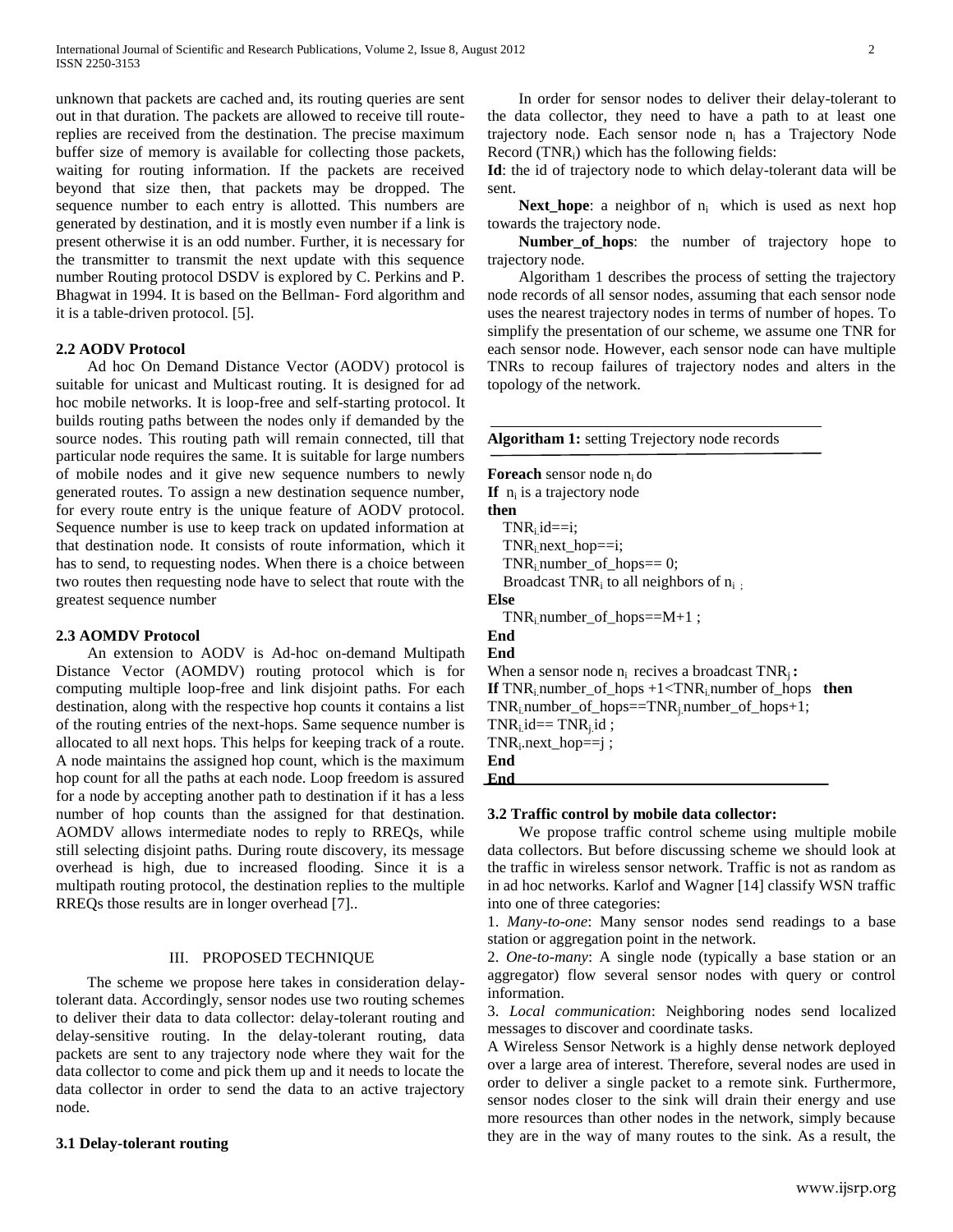sink's adjoining nodes will suffer from high congestion and packet losses that affect negatively the communication with the sink, Existing resolution for locating packet dropping in ad hoc networks by supervising peculiar node. Sleep-wake up schedules followed by nodes in a WSN [14] makes continuous guarding impractical. Also, monitoring individual nodes is too costly for WSNs. Researchers are inspecting the use of mobile object that can gather information from the sensor network while moving within the persisted area. A mobile collector approach will not only remove the burden of the nodes nearer to a sink, but it will give a mechanism to reach and gather data from network areas that are far away from sink, as well as to increase network performance. The first one assumes the existence of predefined tracks (e.g., a road network) spanning the sensing field, and data collectors can be moved over and placed at any point along these tracks. This would be practical in a situation where data collectors are carried on robots that move along paved roads only. In the second one, a data collector can be placed anywhere in the sensing field. For the on-track placement problem, a data collector may be placed at any point on any track as long as it is within the transmission range of at least one sensor node. This results in an infinite number of possible locations for each data collector and, hence, an infinite search space. Recall that a track is modeled as a line segment; we will use the terms line segment and track interchangeably.

# **3.3 Load balancing through Clustering in WSN**

 It is widely accepted that energy consumed in one bit of data transfer can be used to perform a large number of arithmetic operations in the sensor processor [12]. Moreover in a densely deployed sensor network the physical environment would produce very similar data in near-by sensor nodes and transmitting such data is more or less redundant. Therefore, all these facts encourage using some kind of grouping of nodes such that data from sensor nodes of a group can be combined or compressed together in intelligent way and transmit only compact data. This can not only reduce the global data to be transmitted and localized most traffic to within each individual group, but reduce the traffic hence contention in a wireless sensor network. This process of grouping sensor nodes in a densely deployed large sensor network is known as clustering. The intelligent way to combined and compress the data belonging to a single cluster is known as data aggregation. One mobile data collector is placed into each cluster. We define the notations of entry points, exit points, and tangent points. Each line segment (i.e., track) has a set of intersection points; an intersection point is a point where the line segment intersects with the boundary of the transmission disk of a sensor node. In figure 1, the line segment st has 7 intersection points: a, b, c, d, e, f, and g. By walking over a line segment from left to right (and from down to up if the line segment is parallel to the y-axis), intersection points incident to that line segment can be classified into entry points, exit points, and tangent points. An entry point is one at which the intersection of a line segment and a transmission disk begins. An exit point is one at which the intersection of a line segment and a transmission disk ends.



**Figure 1: Intersection points on a line segment.**

 A tangent point occurs if the line segment and a transmission disk intersect at exactly one point. In figure, b, c, and g are entry points; a, d, and e are exit points; and f is a tangent point. Now we state the following obvious observation without a proof.

# IV. PERFOMANCE PARAMETERS ANALYSIS

 We focused to improve following important WSNs parameters

- a. Delay
- b. Traffic Sent
- c. Traffic Received

## **4.1 Delay**

 The Delay a packet encounters is proportional to the number of hops between the packet source and destination. The number of hops between two points can be approximated to be a linear function of Euclidean distance between them. Therefore the delay [15] a packet encounters can be expressed by

$$
Delay = \beta M \qquad (i)
$$

Where  $\alpha$  is a constant and M is the Euclidean distance between packet source and destination. Delay play very significant role in wireless sensor network specially in it works on real time application.

## **4.2 Traffic Sent**

 How much efficient is our network can be known by different parameter such as lifetime, delay etc. one of the important parameter is Traffic sent by our network. Traffic Sent by the network is directly proportional to the delay and can be expressed by

$$
Traffic sent = C*D
$$
 (ii)

 Where C is the link capacity .while D is delay in propagation.

# **4.3 Traffic Received**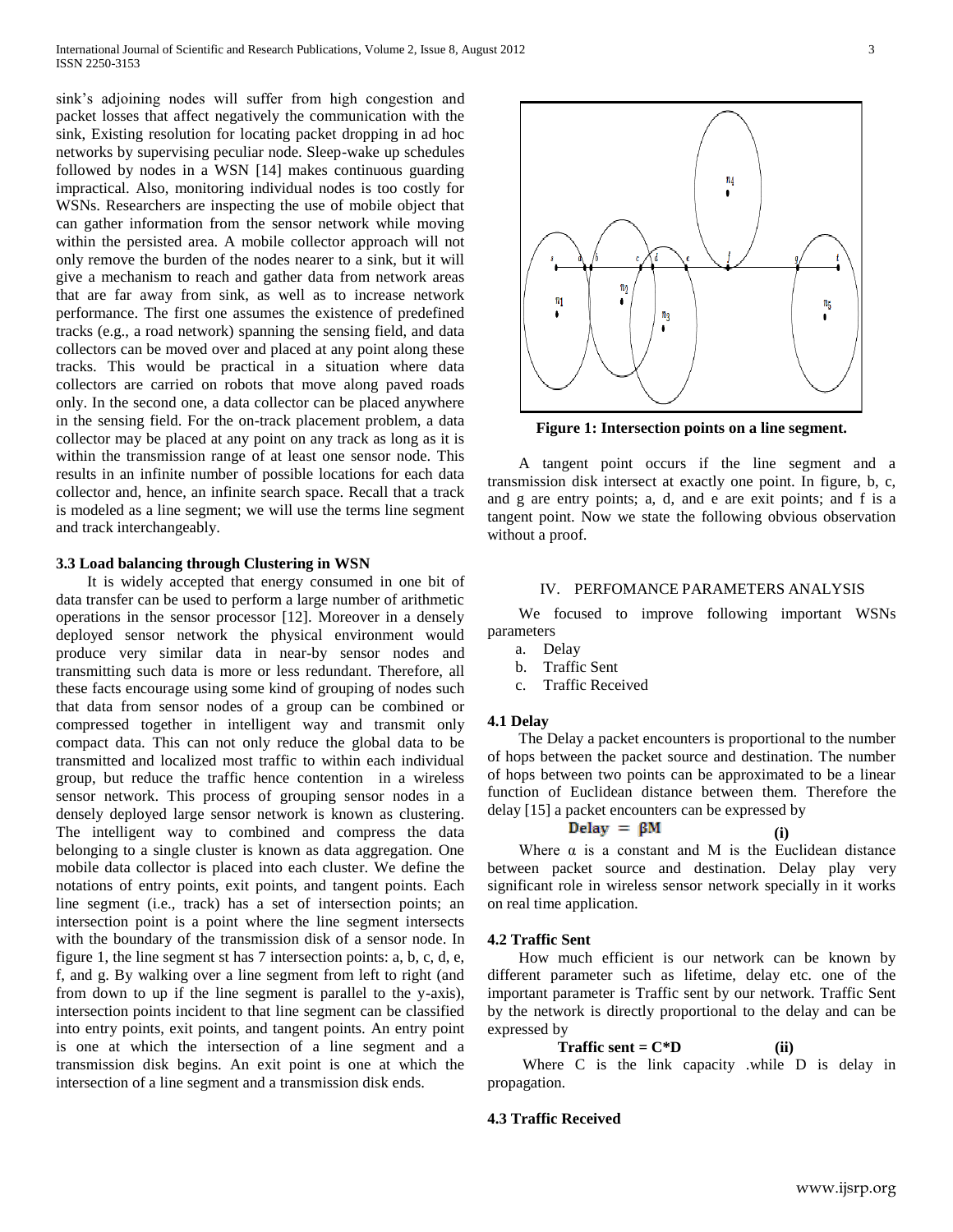As compare to Traffic sent by the network , Traffic received by the network is bit lesser due to distortion of packets by noise. It can be expressed by

**Traffic Received==**  $T_s \cdot N_p$  **(iii)** Where  $T_s$  is the traffic sent by the network while  $N_p$  is the percentage of packet distortion by noise.

#### V. RESULTS

 In order to evaluate and validate the performance of the proposed solution for mobile data gathering in wireless sensor networks. We have implemented our MDC protocol and carried out an extensive set of OPNET MODELER 14.0[16] simulations. We have scattered 100 sensor nodes across an area of 150×150 m. We consider a dense and connected network, i.e., all sensor nodes are able to deliver data to a static sink. It can be observed that we have improved the delay at least by 25% as compare to other schemes. This is due to the load balancing effect that is achieved by exploiting data collector mobility. This is a direct result of the considerations made for residual energy at single nodes. We compared delay of our scheme with four another scheme namely DTPR [15], DCPR [15], 802.11 with DSDV [14] and 802.11 with AODV [14]. First two schemes are far away from our scheme while 802.11 with DSDV is close to our scheme but difference is clearly visible and 802.11 with AODV is closest to OTS even better than it at initial stage but as time passes our scheme perform best among all relative scheme (as shown in Fig.2). The reason is that the OTS scheme may choose a route or a data collector location that spends more energy for the sake of avoiding and reducing the load on sensor nodes with low residual energy. An energy efficient route or data collector location that puts extra load on a sensor node with a critical energy level is not brought forward in the OTS scheme.To generate a trajectory for the data collector, we use a simple method. We divide the sensing field in to four equal-size squares; the trajectory of the data collector is a quadrilateral that has a vertex inside each square.

 This is because the number of trajectory nodes using a mobile data collector is the same regardless of the size of the network. This makes the load assigned to each trajectory node proportional to the size of the network. On the other hand, the number of trajectory nodes with a mobile data collector is proportional to the size of the networks; this means that with a larger network, the increase in the amount of data generated over the network is confronted with a similar increase in the number of trajectory nodes. 3.

 Fig 3 And Fig.4 shows the comparisons of traffic sent and traffic received of our OTS scheme with the other two important schemes 802.11 with DSDV and 802.11 with AODV. Traffic sent by our scheme is extremely low at beginning but it catches the pace after some interval of time, other two schemes are close to each other but go far away from our scheme as time passes. Our scheme does not improve only traffic sent by our network by 10-20% as compare to other scheme but traffic received by network also improved by 5-15% as shown in Fig 4. 802.11 With DSDV and 802.11 with AODV here also close to each other and close to our OTS scheme too but difference is clearly visible here too.

 Fig 5 Bring most significant result as our scheme reduced the rate of data dropped by the network to almost zero while, this rate in other two schemes 802.22 with DSDV and 802.11 with AODV are extremely high due to high congestion in vicinity area of sink. Data dropped rate reduction in network does not only improves the lifetime of network but it makes network energy efficient too. High data dropped rate create problems of the sink node to arrange the packet in proper sequence. We get efficient result just because of the clever use of data collector and load balancing due to dividing a large network into small size clusters. Load balancing in sink vicinity area is much important rather remote areas where traffic is very low.

 In fig. 6,7,8 and 9 we compare average values of parameter delay, traffic sent, traffic received, data dropped rate respectively so that we can confirmed that our results are efficient for long lasting network too. As we focused earlier in this paper that our primarily aim is to enhance the lifetime of WSN network and that can only we do when our nodes are highly energy efficient, energy consumption of a sensor node depend on each factor that we improved in this paper so indirectly we also improved the lifetime of network. In table 1 we showed summary of our all the simulation results of our parameters such as delay, traffic sent, traffic received, data dropped rate. Our scheme is not only suitable for delay tolerant application but it is also suitable for delay sensitive application of WSN.



**Fig2: Delays in different schemes**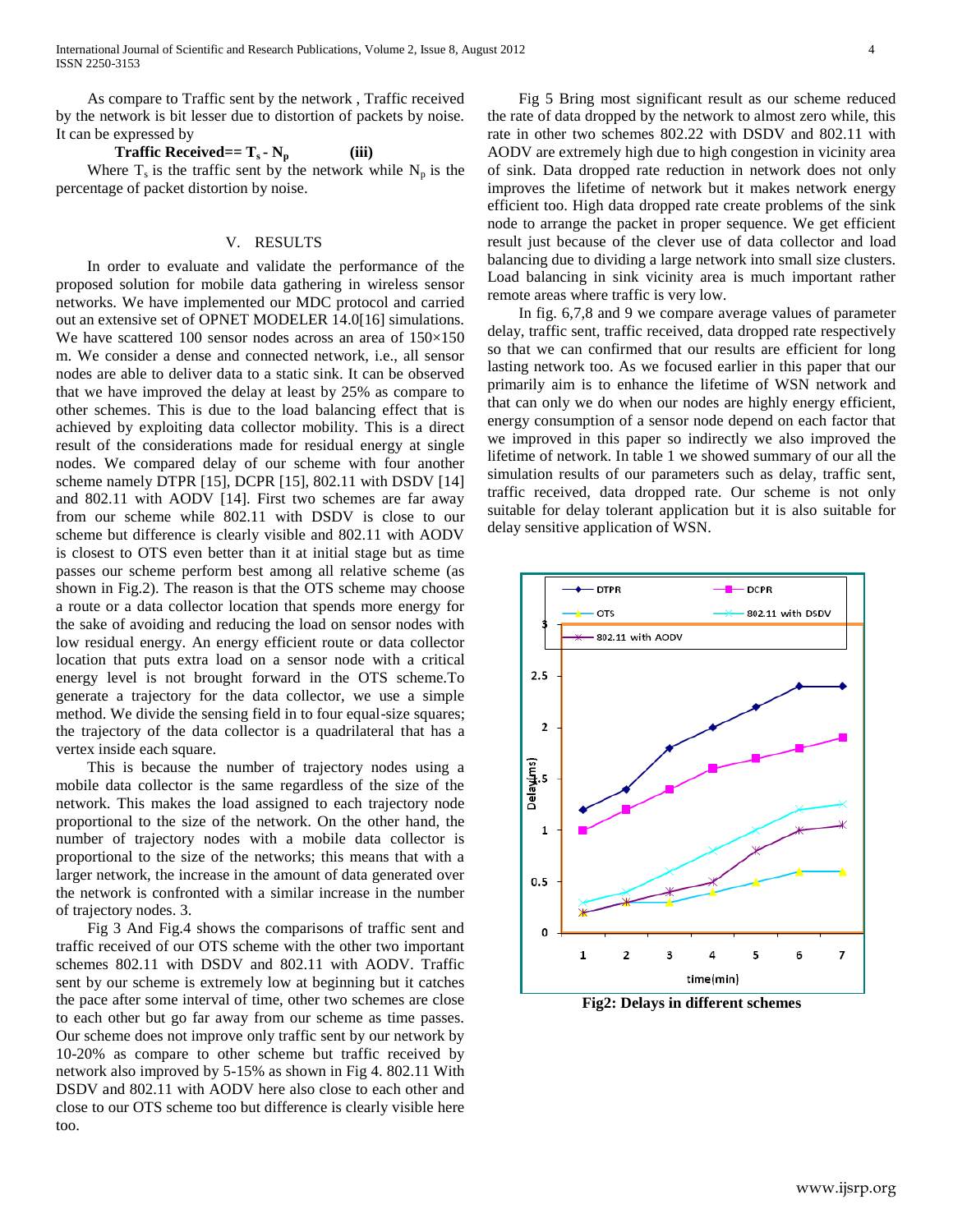International Journal of Scientific and Research Publications, Volume 2, Issue 8, August 2012 5 ISSN 2250-3153







**Fig4: Traffic Received comparisons**



**Fig 5: Data Dropped Comparisons**



**Fig 6: avg. delays in different schemes**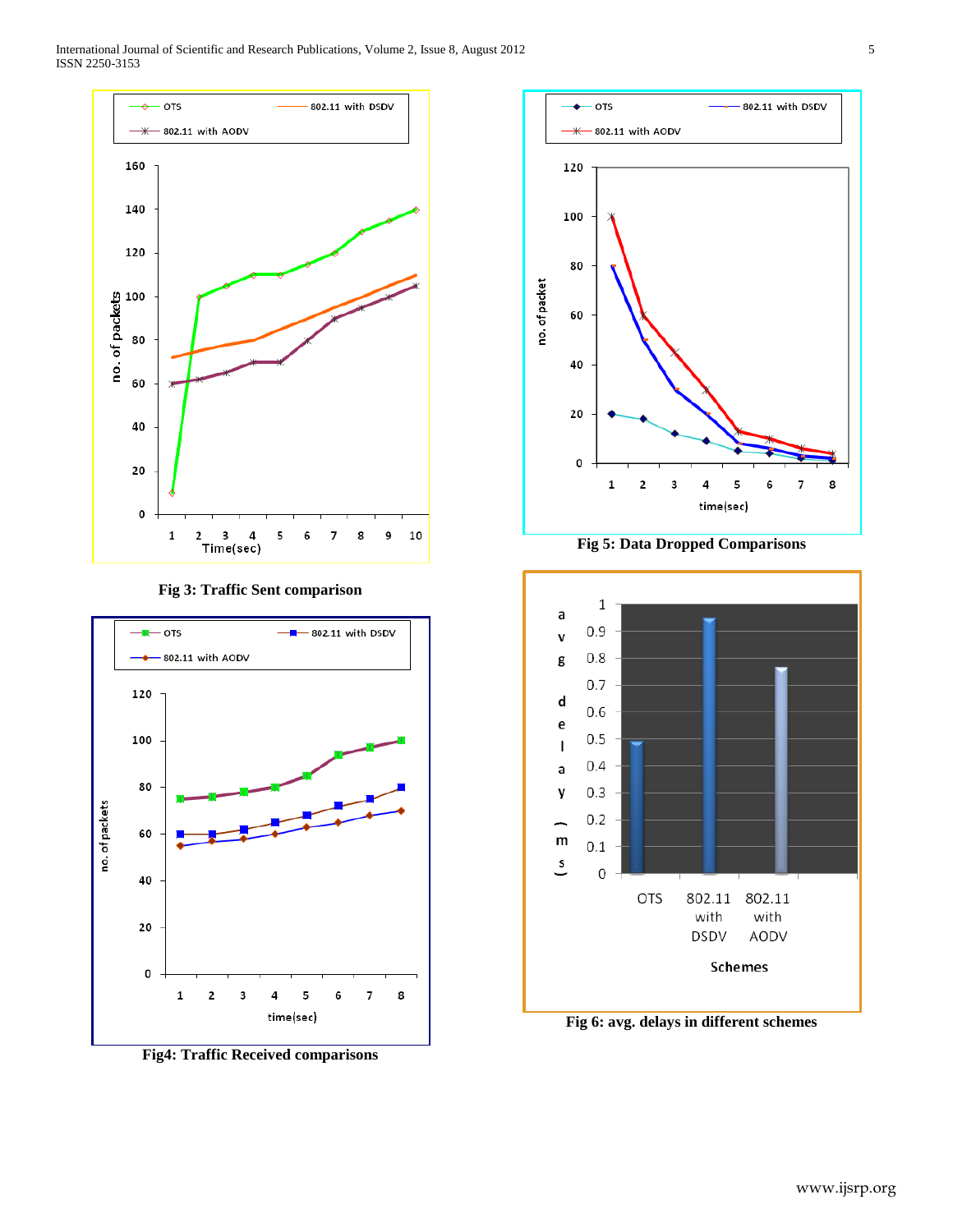

**Fig 7: Avg. traffic sent comparisons**



**Fig 8: avg. traffic received comparisons**



**Fig 9: avg. data dropped in different schemes**

| <b>Time</b>                                       | Delay(ms) | <b>Traffic</b><br>sent<br>(pckt.) | <b>Traffic</b><br>received<br>(pckt.) | Data<br>dropped<br>$rate(\%)$ |
|---------------------------------------------------|-----------|-----------------------------------|---------------------------------------|-------------------------------|
| 1                                                 | 0.2       | 20                                | 75                                    | 20                            |
| $\overline{2}$                                    | 0.3       | 100                               | 76                                    | 18                            |
| 3                                                 | 0.3       | 105                               | 78                                    | 12                            |
| 4                                                 | 0.4       | 110                               | 80                                    | 9                             |
| 5                                                 | 0.5       | 110                               | 85                                    | 5                             |
| 6                                                 | 0.6       | 115                               | 94                                    | 4                             |
| 7                                                 | 0.6       | 120                               | 97                                    | $\overline{2}$                |
| 8                                                 | 0.6       | 130                               | 100                                   | 1                             |
| 9                                                 | 0.7       | 135                               | 110                                   | 0.5                           |
| 10                                                | 0.7       | 140                               | 115                                   | 0.1                           |
| Tahle 1: OTS scheme simulation results<br>cummary |           |                                   |                                       |                               |

**Table 1: OTS scheme simulation results summary**

## VI. CONCLUSION AND FUTURE WORKS

 The last decade has witnessed a growing interest in WSNs due to their unique potential in a wide range of environmental, scientific, and civilian applications. Sensor nodes are known to be untethered in terms of power and communication. While that is the key for enabling this bunch of applications, it brings several challenges in the hardware and software design of these sensor nodes. One of these challenges is the limited energy supply and, hence, the limited lifetime of these battery-operated devices. The multi-hop relaying, which is a direct result from the energy constraints, causes the energy expenditure to vary significantly over different parts of the network; nodes closer to the data collector do much more work and run out of energy much faster than other nodes. A promising solution to this problem is to employ multiple data collectors and to change their